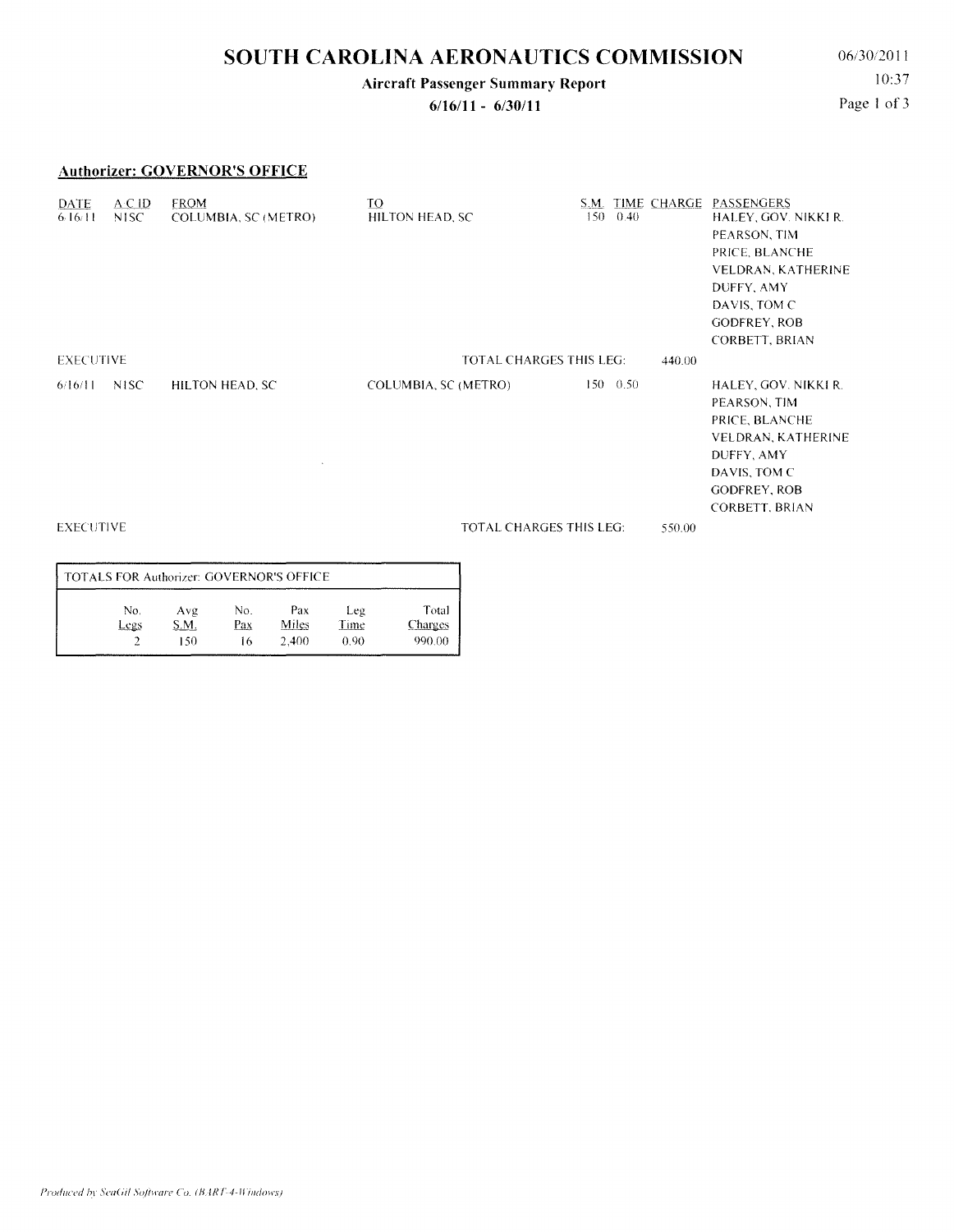# **SOUTH CAROLINA AERONAUTICS COMMISSION** 06/30/2011

#### **Aircraft Passenger Summary Report**

**6/16/11 - 6/30/11** 

10:37 Page 2 of 3

### **Authorizer: REP. SELLERS, BAKARI T.**

 $\frac{DATE}{6/17/11}$   $\frac{A/CID}{N2SC}$  FROM COLUMBIA, SC (METRO) EXECUTIVE 6/1711 N2SC WASHINGTON. DC (DULLES) EXECUTIVE <u>TO S.M. TIME CHARGE PASSENGERS</u><br>WASHINGTON, DC (DULLES) 448 1.50 REP. SELLERS, BAKARI T. TOTAL CHARGES THIS LEG: 1,275.00 COLUMBIA. SC (METRO) 448 2.20 REP. SELLERS, BAKARI T. TOTAL CHARGES THIS LEG: 1,870.00

 $\bar{z}$ 

| TOTALS FOR Authorizer: REP. SELLERS, BAKARI T. |             |             |            |              |             |                  |  |  |  |
|------------------------------------------------|-------------|-------------|------------|--------------|-------------|------------------|--|--|--|
|                                                | No.<br>Legs | Avg<br>S.M. | No.<br>Pax | Pax<br>Miles | Leg<br>Time | Total<br>Charges |  |  |  |
|                                                |             | 448         |            | 896          | 3.70        | 3145.00          |  |  |  |

 $\bar{A}$